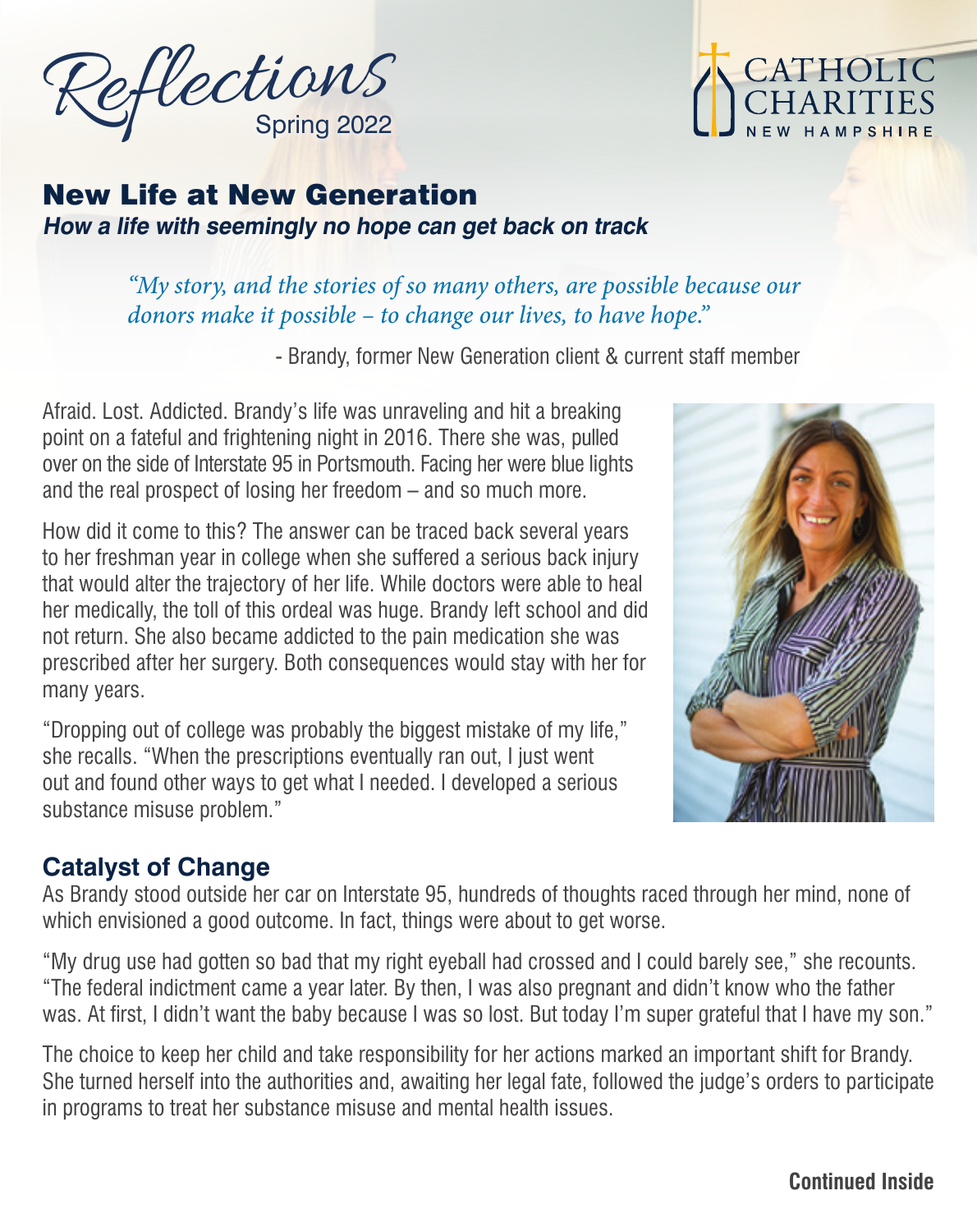# New Life at New Generation: Continued

While in treatment, Brandy needed a place where she and her recently born son RJ could stay to begin building his life – and getting hers back on track. She found New Generation in Greenland, a shelter and transitional housing facility for pregnant women, mothers and children experiencing homelessness, offering a safe, caring and motivating environment where residents can pursue new beginnings.

"October 8, 2018 was the day RJ and I moved in," she recounts, "and right away, the women were so welcoming and made me feel like I was something."

#### **The "Better Path" Opens Doors**

Brandy's decision to, as she says, "seek the better path and do everything right" in her treatment and court-mandated programs ultimately led to her felony charge being dropped to a misdemeanor at sentencing with no jail time. At New Generation, she received the encouragement and support to reach higher – to build a career, become a better parent and secure permanent housing.

"I came into New Generation with the goals of continuing my recovery and finding housing," Brandy says. "I worked with my case manager to accomplish them, and also got to participate in group parenting classes and learned so much. Feedback from the group was sometimes hard to hear but definitely made me a better parent. It took a while to get independent housing but when I did, it was the best day of my life. New Generation also supported me in getting my New Hampshire Certified Recovery Support Worker (CRSW) license, which opened the opportunity to become a case manager and do the work I'm doing now with the women here."

Initially a part-time resident support staff member, Brandy has been working full-time with the residents at New Generation since 2020 and is a true inspiration.

"Seeing how she succeeded gives me and the other residents the hope to be able to make a better future for us and our kids," says Aby, a current resident. "And that's what it's all about."

Afraid, lost and addicted no more, Brandy is now confident, accountable and sober. She and RJ (soon to be age 4) are enjoying life together and she plans to return someday to college to earn her degree. Now the Family Services Manager at New Generation, Brandy wants nothing more than to help many more women follow in her footsteps.

"Working with these women and children who come in so vulnerable, and then watching them walk out of here with housing, employment and being the parents they want to be is the best feeling in the world," she says.

"My story, and the stories of so many others, are possible because our donors make it possible – to change our lives, to have hope. I'm so thankful to be here and this is probably where I'm going to be for the rest of my life."

*"... right away, the women were so welcoming and made me feel like I was something."*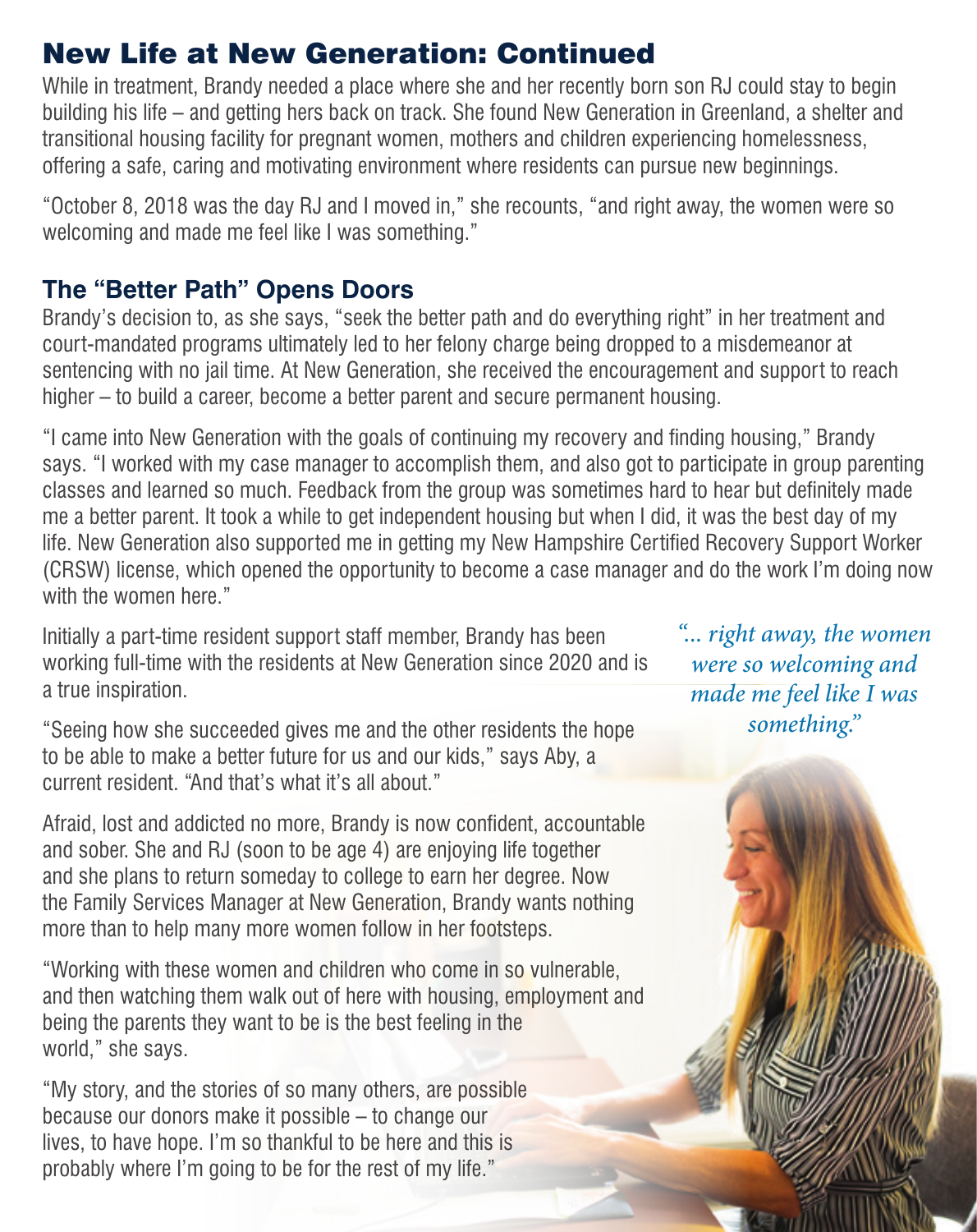#### Program Spotlight **Community Services: Creating Pathways out of Poverty**

Many of our NH neighbors are overwhelmed by poverty or lack adequate resources to get out of crisis. Our Community Services program provides compassionate guidance and support that addresses urgent needs, while helping shift the fundamental dynamics of their lives to create pathways out of poverty that can lead to long-term success.

# **Who We Help**

We assist individuals and families – of all ages and backgrounds – who have difficulty making ends meet on a daily basis, including those in poverty or chronic financial hardship, those in dire emergency situations and those dealing with overwhelming life circumstances often beyond their control.

# **The Need: Why This Matters**

- Hundreds of individuals and families across NH struggle to get by on a daily basis. 19% of the population are living below 200% of the poverty line, including 21% of NH children
- Among those assisted by our Community Services program:
	- ◉ 93% have an income less than twice the poverty level
	- ◉ 85% are unable to meet their basic needs with their own income
	- ◉ 72% have unsecure access to basic utilities, and either struggle to pay bills or experience shut offs



# cc-nh.org/ news322

## **How We Help**

- Case management, financial literacy training and community referrals
- Life Plans that address and remove current obstacles, while setting practical goals that help generate sustainable solutions and create the resilience to successfully navigate future life challenges
- Online support groups around bereavement, unemployment and other issues that have a profound impact on NH residents

### **What Success Looks Like**

• Individuals and families acquire the tools they need to put them on a path out of crisis. They also gain a more holistic understanding of the struggles they face, and can more easily identify and work towards the solutions to make lasting improvements to their lives

### **The Impact**

• 60% of those we have worked with to develop a Life Plan report improved life situations and achieve major goals they never imagined possible, from creating a household budget and enhancing their financial skills to securing affordable housing to pursuing education and job training

*"Catholic Charities, you have been the answer to my prayers on so many levels. You have given me hope, strengthened my faith, and I am forever grateful for you. I hope to continue paying your kindness forward."*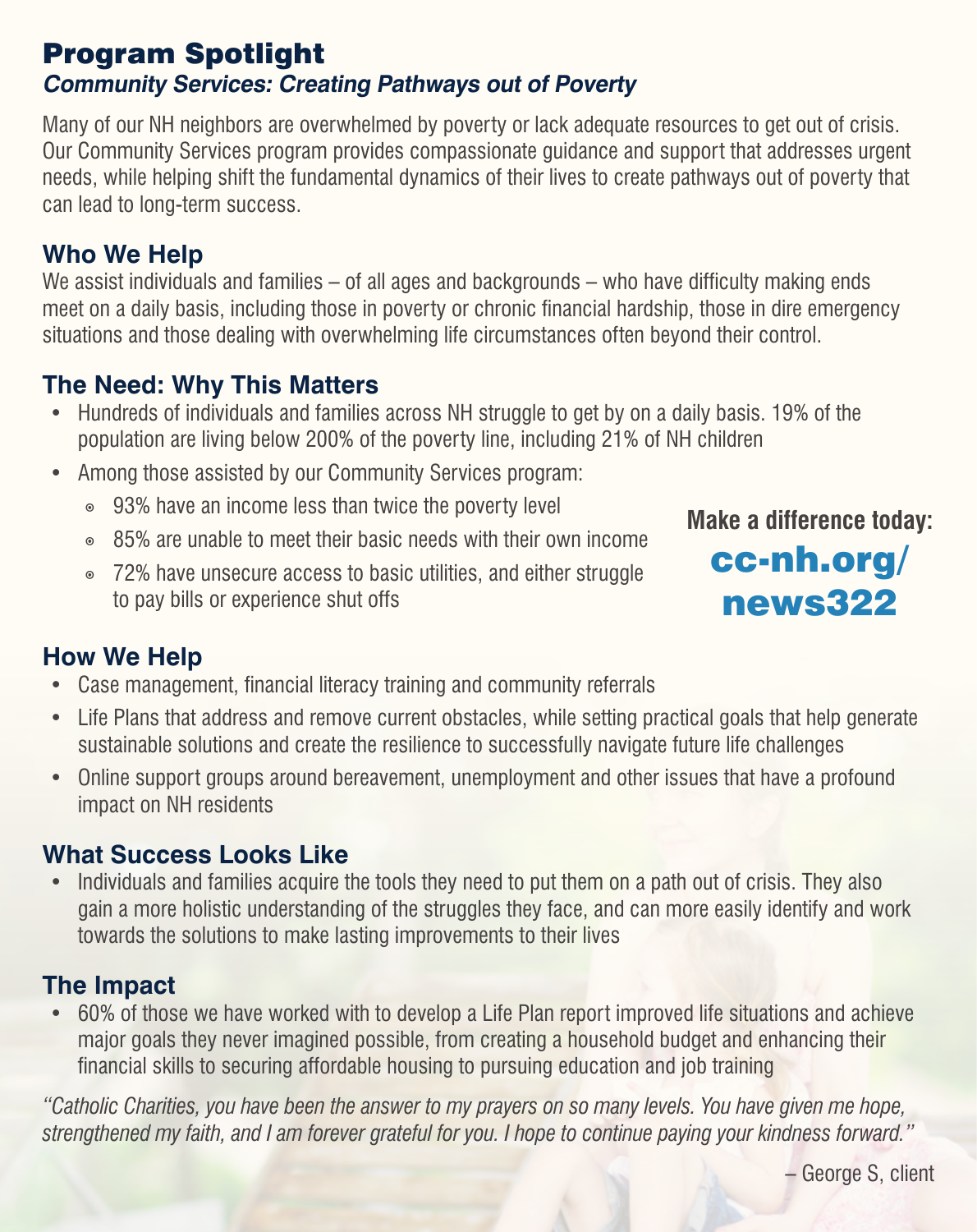## Volunteers Needed: Caring Rides for Homebound Seniors

CareGivers is seeking volunteers to meet the growing demand for its Caring Rides program, serving homebound seniors across Greater Manchester and Greater Nashua. Volunteers drive seniors to medical appointments, dental visits, dialysis appointments, the pharmacy and other vital appointments. Volunteers can choose when and where they volunteer, with no required time commitment. For more information on how you can make a life-changing impact for seniors facing isolation, visit **caringrides.org** or call **603-622-4948**.

### **Grant Recognition**

The

arel

**CARING RIDES** 

**Jivers** 

Thank you to the following for awarding grants to support Catholic Charities NH's programs and services: Adelard A. and Valeda Lea Roy Foundation CareGivers Ann De Nicola Trust CareGivers Dobles Foundation Community Services Eastern Bank Charitable Foundation New Generation The Eventide Foundation Liberty House Horne Family Foundation CareGivers Lane and Elizabeth C. Dwinell Charitable Trust, Bank of America, N.A., Trustee Community Services The Linden Foundation New Generation Mary Gale Foundation CareGivers Merrimack County Savings Bank Foundation Community Services Pearl Manor Fund of the Mary & John Elliot Charitable Foundation .......................CareGivers Pulte Family Charitable Foundation Monadnock at Home Rogers Family Foundation Community Services Saab Family Foundation Mental Health Counseling Services Stannard & Dorothy Dunn Charitable Trust Community Services TC Energy Foundation New Generation

#### **Your Legacy**

Make a lasting impact by naming Catholic Charities NH in your will or estate plans. For more information contact Karen Moynihan at **603-669-3030**.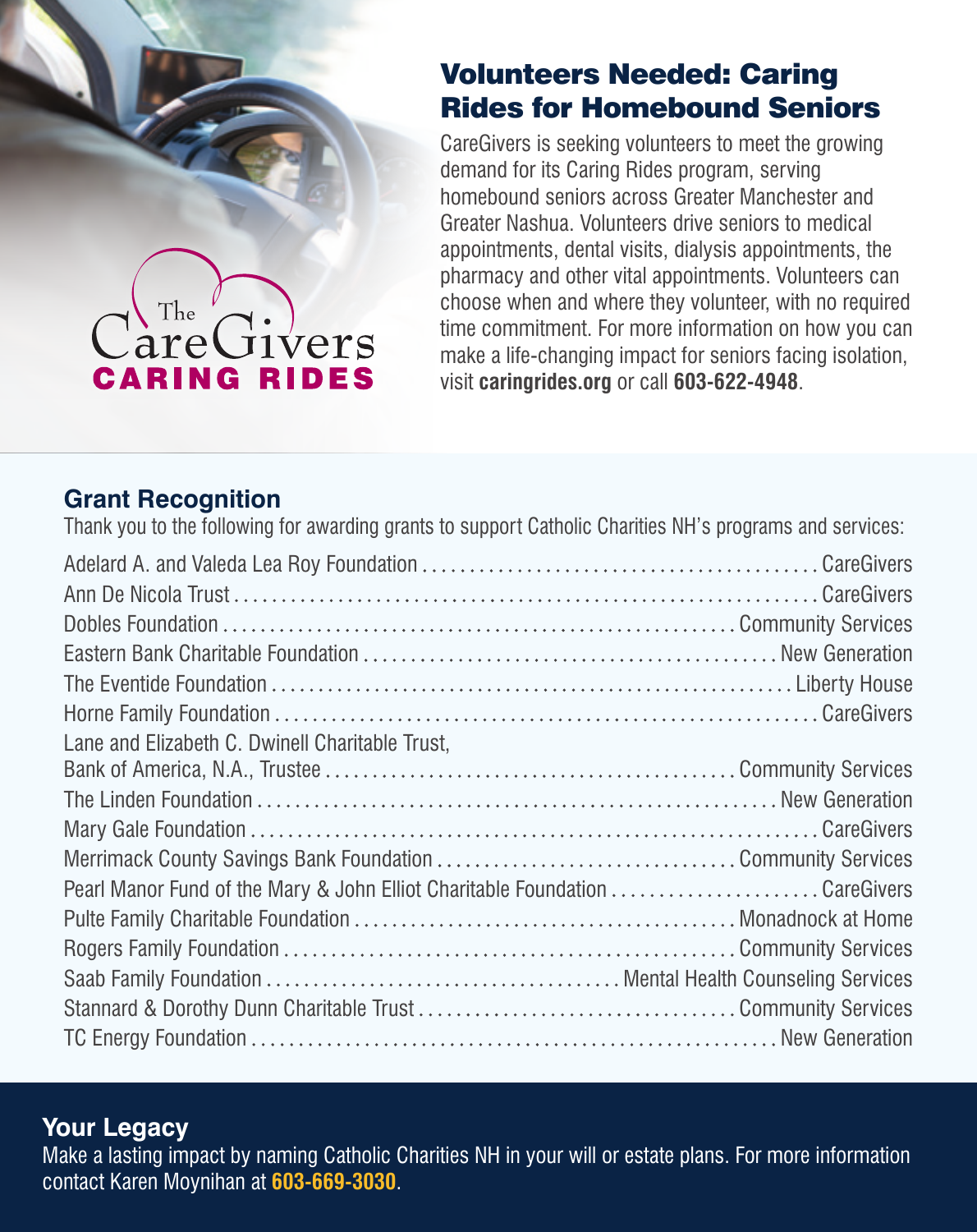#### Mardi Gras!

Mardi Gras vibes were in full swing on Fat Tuesday, March 1, as we came together to raise more than \$180,000 to support our New Hampshire neighbors seeking to overcome obstacles and build more stable lives. Held virtually, the 2022 Mardi Gras featured special guests, exclusive "viewer only" raffles, a virtual auction and plenty of chances to win some amazing prizes. You can view the program at **cc-nh.org/mardigras**.

A big thanks to all of our amazing sponsors – Presenting Sponsor CGI Business Solutions, and Streaming Sponsor – Harvard Pilgrim Health Care, committee members, Krewe Fundraising Champions, and most importantly, YOU for making our biggest fundraiser of the year a huge success!



Save the date for a fun-filled day to support veterans facing homelessness, substance use and difficulties accessing everyday needs.

**June 25th Stonebridge Country Club, Goffstown**

> Visit **libertyhousenh.org/fore** for more information

> > **Titleist**

### What our Mission Means to Me

Steven Knight, our assistant vice president of program and mission integrity, shares with us what the Catholic Charities NH mission means to him:

"I view our Mission as a beacon to help us navigate through troubled times; we live in a world that contains beauty and joy, but also a great deal of suffering; so much so that we can easily despair at the state of things.

For solace and guidance, I look to the example of Jesus' life and it restores my hope and inspires me. In his ministry, Jesus worked hard to spread a new way of thinking, urging people to set aside their differences and grievances and simply love one another. And he demonstrated for us what this looks like, as he encountered



individuals one-on-one, healed their ailments and sent them on their way changed forever.

At Catholic Charities, we strive to put this example to work every day: we focus on the specific needs of our individual clients and residents, engaging them with programs and services to heal their physical, emotional and spiritual wounds, comfort them in their fear and grief and loneliness, and empower them to live their best lives."